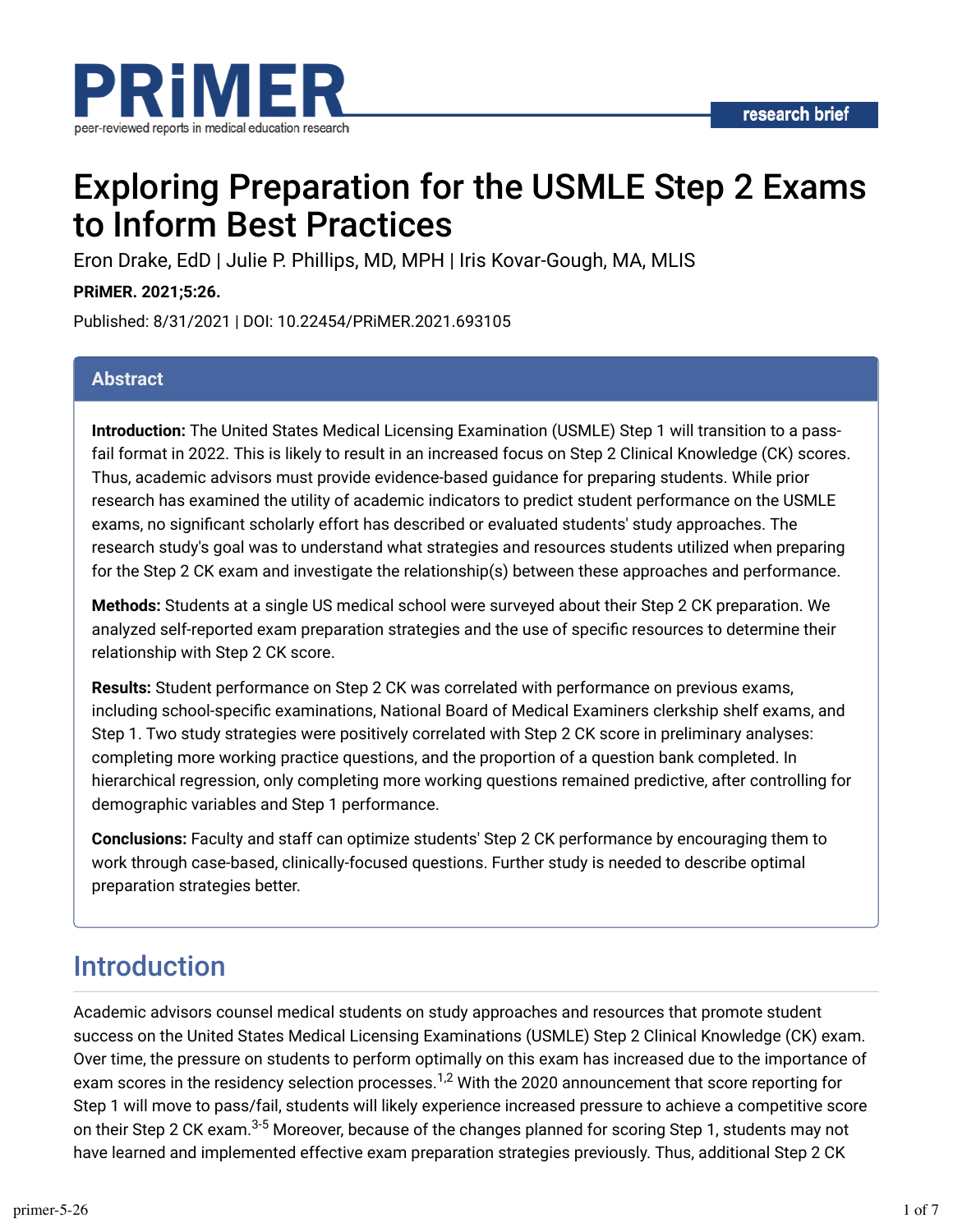preparation may be necessary.

While prior research has examined the utility of various academic indicators to predict student performance on the USMLE exams,<sup>6,7</sup> no significant scholarly effort has been conducted to investigate students' Step 2 CK study approaches. This study aimed to describe what approaches and resources medical students utilized when preparing for the Step 2 CK exam and investigate the relationship(s) between various resources and strategies on Step 2 CK performance.

# Methods

The humanist framework of self-directed learning theory guided this research.<sup>8</sup> Students engaged in selfdirected learning to diagnose their learning needs, formulate goals, identify resources, implement learning strategies, and evaluate outcomes. $^9$  Two hundred-five students in the class of 2020 at a single public, allopathic US medical college were invited to participate in a survey focused on preparation for the Step 2 CK exam. Fifty-one students responded (25% response rate). The average USMLE Step scores for respondents was 232 on Step 1 and 248 on Step 2 CK. Survey invitations were sent on a rolling basis to students approximately 2 weeks after completing their exam. The survey included 102 multiple-choice and short-answer items. Responses were linked to demographic and academic performance information using the college's honest broker process to deidentify data before analysis. The study was exempted from review by the Michigan State University Institutional Review Board.

We analyzed Step 2 CK preparation strategies and the use of specific resources to determine their relationship with Step 2 CK scores. We used Pearson correlations for linear variables, and independent samples *t* tests for dichotomous variables. We analyzed results descriptively, using counts and proportions. In some cases, we combined variables. We initially intended to analyze the relationships between study approaches and passing or failing the Step 2 CK and CS exams, but the relatively small sample size, and the small number of failures, prohibited these analyses. We performed hierarchical multiple regression analysis to evaluate whether any specific study strategies and resources continued to be positively associated with Step 2 CK score, after controlling for Step 1 score, MCAT score percentile, and entry pathway into medical school.

# **Results**

Students used a heterogenous mix of study strategies and resources (Tables 2, 3, and 4). In basic analyses, both the earliest school-administered Comprehensive Clinical Skills Exam (CCSE) scores and the most recent CCSE scores were positively correlated with Step 2 CK scores (Table 5). Each National Board of Medical Examiners' clerkship exam score was also predictive of the Step 2 CK score. Additionally, practice test questions (using the average percentage of correct questions) and the predicted Step 2 CK score from the most recent practice test were correlated. Among preparation strategies and resources, only completing more practice questions and the proportion of a question bank completed were positively correlated with Step 2 CK score. Prioritizing specific content areas for study, using coaching, and using some specific resources (*First Aid*, *Master the Boards*, *OnlineMedEd*, and *Step 2 Secrets*) were negatively predictive of score (Table 4). None of the other study resources and strategies were associated with Step 2 CK score. The number of different study resources used was also not predictive.

Demographic variables (gender, race/ethnicity, underrepresented in medicine status, rural origin, and age) were not predictive of CK score (Table 1). Medical school entry pathway and MCAT score percentile were associated with Step 2 CK score (correlation coefficients 0.290 and 0.374, respectively;  $P = 020$  and .007, respectively). In hierarchical regression, only completing more questions remained predictive of Step 2 CK score, after controlling for entry pathway, MCAT percentile, and Step 1. However, the impact was small.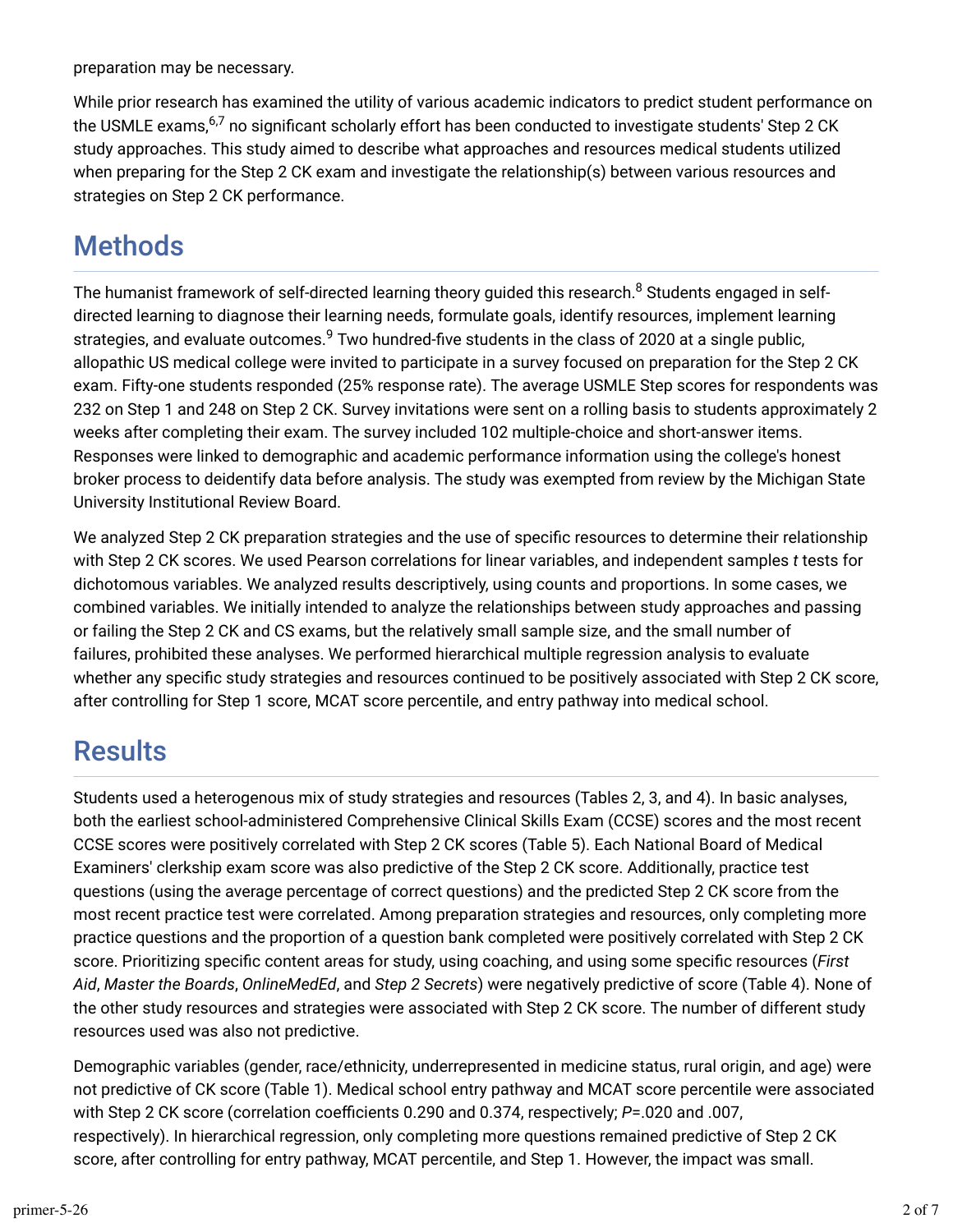# **Conclusions**

Although students used a heterogenous mix of study strategies and resources, few were positively correlated with examination performance. Notably, students performed better if they focused on working through casebased, clinically-focused questions. By incorporating the regular review of case-based questions, students engaged in a form of practice testing, which has been found to enhance learning and long-term retention. $^{10}$ Studying based on focused content areas did not lead to improved performance. This may be because students who study broad content areas are missing core foundational knowledge due to ineffective selfmonitoring and the inability to identify and implement effective learning strategies. $^9\,$ 

Results confirmed that student performance on clerkship exams was associated with performance on the Step 2 CK exam. Thus, students can reliably use these assessments as indicators of expected performance on Step 2 CK. This affirms results of a previous study with similar findings.<sup>7</sup> Researchers were unable to identify significant positive associations using specific resources (eg, texts, videos, study aids, question banks, practice tests) and performance on the USMLE Step 2 CK exam.

The results of this analysis are limited by the small sample size and evaluation of a single class at a single allopathic US institution. Further research into students' Step 2 CK study habits is needed to identify and develop evidence-based best practices. Based on results of this study, students should be encouraged to work through case-based, clinically-focused questions as they prepare. Additional research focused on students' ability to self-direct learning could also inform optimal preparation approaches to Step exams and appropriate educational interventions.

# Tables and Figures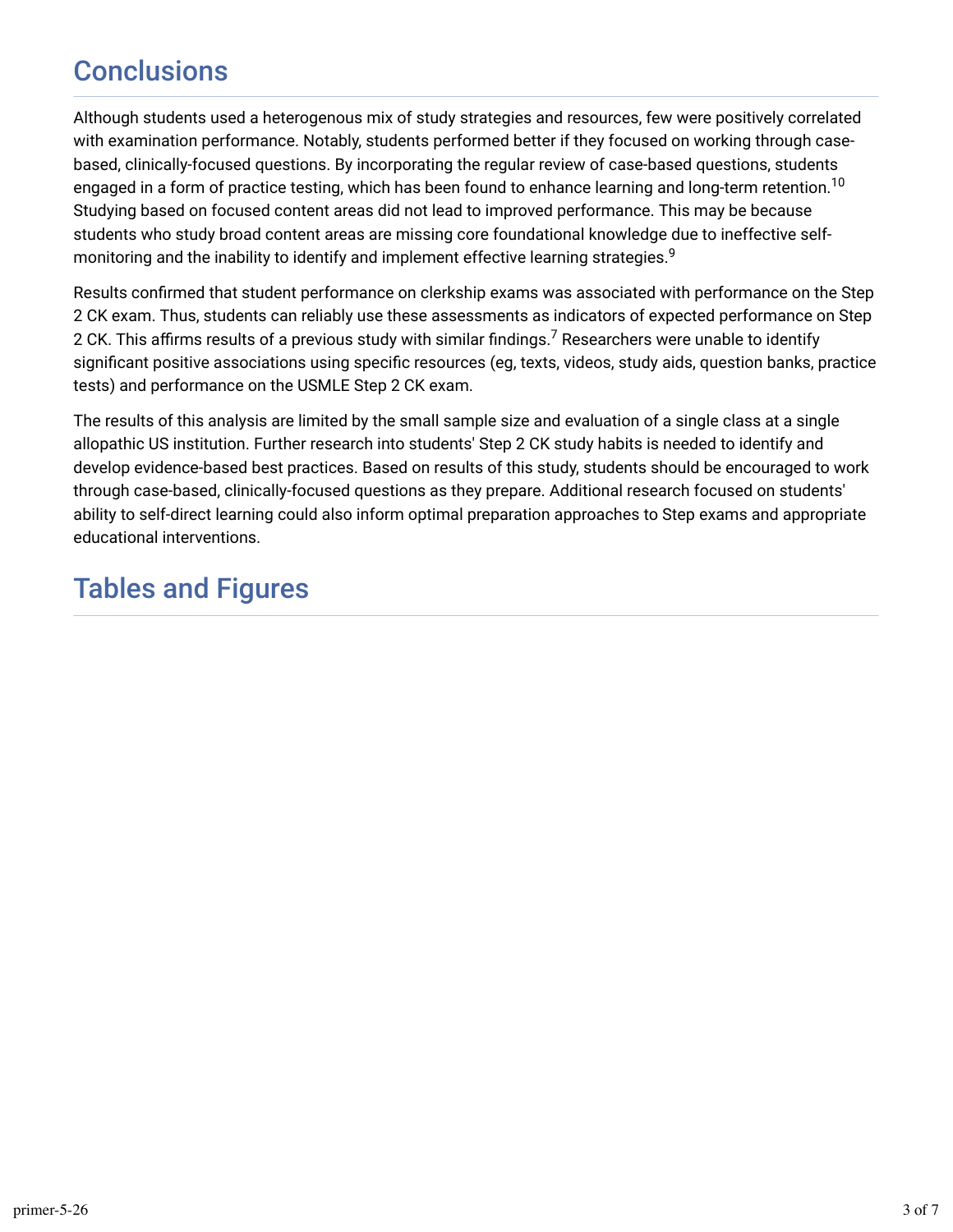### Table 1: Demographic Variables

| Variable                                        | N            | $\frac{9}{6}$ |  |
|-------------------------------------------------|--------------|---------------|--|
| Gender                                          |              |               |  |
| Female                                          | 33           | 65            |  |
| Male                                            | 18           | 35            |  |
| <b>Race and Ethnicity</b>                       |              |               |  |
| White                                           | 34           | 68            |  |
| Asian                                           | $\sqrt{5}$   | 10            |  |
| <b>Black or African American</b>                | $\mathbf 5$  | 10            |  |
| Other                                           | $\mathbf{3}$ | 6             |  |
| Multiple race/ethnicity                         | $\mathbf{3}$ | 6             |  |
| <b>Underrepresented in Medicine</b>             |              |               |  |
| No                                              | 45           | 88            |  |
| Yes                                             | 6            | 12            |  |
| <b>Rural or Metro Origin</b>                    |              |               |  |
| Metro                                           | 45           | 88            |  |
| Rural                                           | 6            | 12            |  |
| Age (in Years)                                  |              |               |  |
| $20 - 24$                                       | 34           | 67            |  |
| $25 - 29$                                       | 14           | 27            |  |
| $30 +$                                          | $\mathbf{3}$ | 6             |  |
| <b>Alternative Medical School Entry Pathway</b> |              |               |  |
| No                                              | 45           | 88            |  |
| Yes                                             | 6            | 12            |  |

# Table 2: Learning and Study Approaches and Strategies Used<br>Reported by More Than 50% of Respondents

| <b>Learning and Study Strategies</b>                                                        | Responses, n | $\frac{9}{6}$ |
|---------------------------------------------------------------------------------------------|--------------|---------------|
| Visited the USMLE Step 2 CS website content to learn about the exam                         | 38           | 75            |
| Studied topics by completing content-focused blocks or sets of practice questions           | 38           | 75            |
| Practiced writing patient notes prior to Step 2 CS                                          | 36           | 71            |
| Spent more time "working" questions than reading, rereading, or watching videos             | 36           | 71            |
| Reviewed the educational content or feedback on missed (incorrect questions)                | 35           | 69            |
| Studied topics by completing random or mixed blocks or sets of practice questions           | 35           | 69            |
| Visited the USMLE Step 2 CK website content to learn about the exam                         | 32           | 63            |
| Incorporated time for mental, physical, spiritual health, family, etc. in my study schedule | 32           | 63            |
| Role played or simulated Step 2 CS cases as practice                                        | 29           | 57            |
| Utilized the results from practice tests to alter my study plan                             | 27           | 53            |
| Used video- or animation-based review materials                                             | 26           | 51            |

Abbreviations: USMLE, United States Medical Licensing Examination; CS, Clinical Skills; CK, Clinical Knowledge.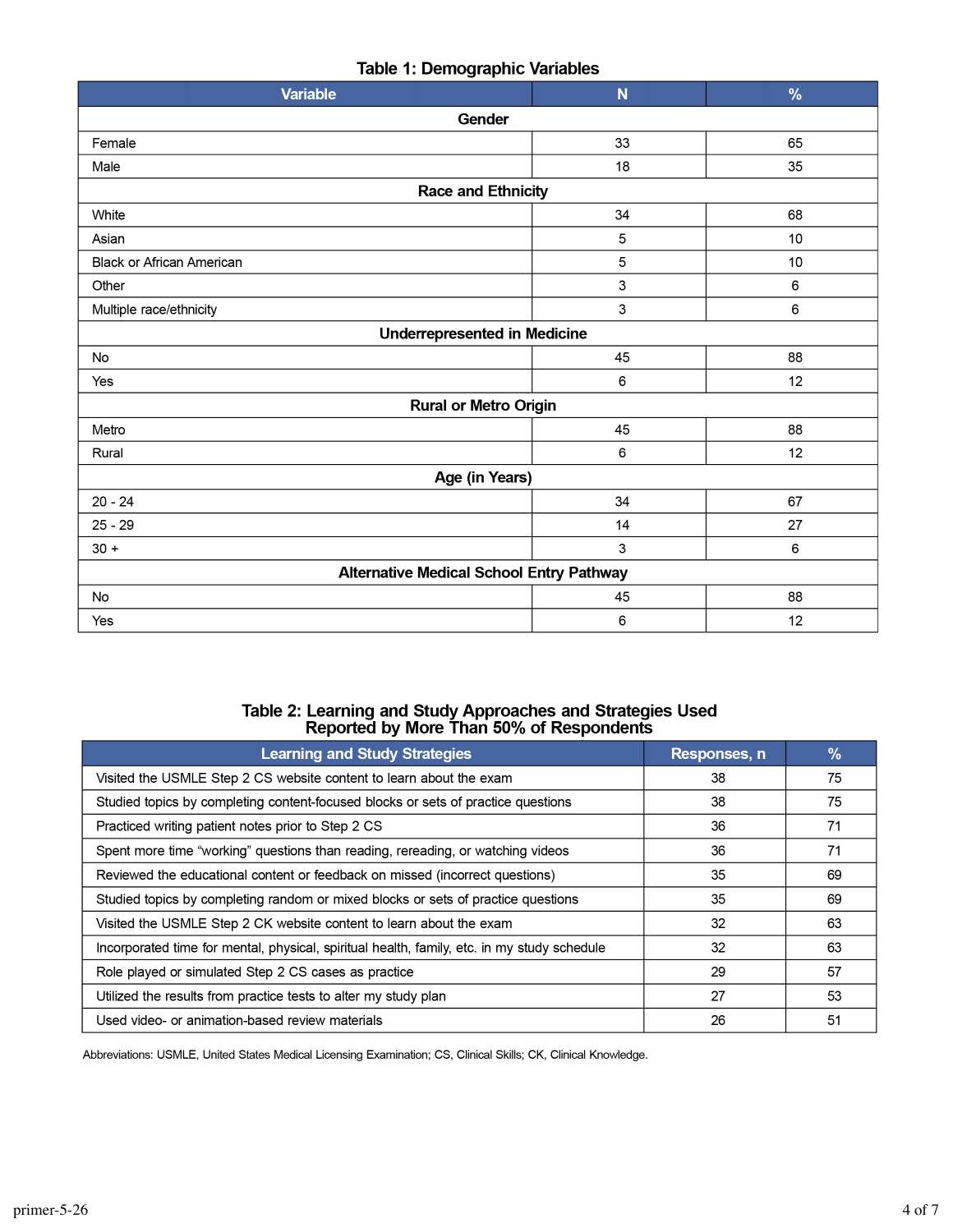| <b>Resource Used</b>               | <b>Total</b><br><b>Count</b> | %  | <b>Average</b><br>Rating* |
|------------------------------------|------------------------------|----|---------------------------|
| First Aid for Step 2 CS            | 45                           | 88 | 4.64                      |
| <b>OnlineMedEd</b>                 | 43                           | 84 | 3.26                      |
| <b>Study Notes</b>                 | 40                           | 78 | 3.00                      |
| Anki (premade deck)                | 38                           | 75 | 3.16                      |
| Step Up to Medicine                | 38                           | 75 | 2.63                      |
| First Aid for Step 2 CK            | 38                           | 75 | 2.50                      |
| MTB for Step 2 CK                  | 37                           | 73 | 2.05                      |
| <b>Sketchy Medical</b>             | 36                           | 71 | 2.50                      |
| First Aid for Specific Specialties | 35                           | 69 | 2.00                      |
| Case Files                         | 33                           | 65 | 1.64                      |
| <b>USMLE Step 2 Secrets</b>        | 31                           | 61 | 1.42                      |
| Master the Boards for Step 3       | 30                           | 59 | 1.30                      |
| <b>Blue Prints</b>                 | 30                           | 59 | 1.27                      |
| <b>Boards and Wards</b>            | 30                           | 59 | 1.23                      |
| Crush Step 2                       | 30                           | 59 | 1.23                      |

### Table 3: Review Resource Utilization and Perceived Importance

Abbreviations: CS, Clinical Skills; CK, Clinical Knowledge; MTB, Master the Boards; USMLE, United States Medical Licensing Examination.<br>\*Rating Scale: 5=Extremely important, 4=Moderately important, 3=neutral, 2=slightly im

| <b>Question Bank (Qbank)</b>                      | <b>Count</b> | $\%$ | Rating* |
|---------------------------------------------------|--------------|------|---------|
| UWorld Step 2 CK Qbank                            | 48           | 100  | 4.94    |
| USMLE Step 2 CK Practice Questions (from website) | 20           | 42   | 3.80    |
| UWorld Step 2 CS                                  | 8            | 17   | 3.75    |
| Amboss Step 2 CK Qbank                            |              | 15   | 3.14    |
| Board Vitals Step 2 Qbank                         | 3            | 6    | 2.00    |
| <b>UWorld for Biostats Qbank</b>                  | ົ            |      | 5.00    |
| Kaplan Step 2 CK Qbank                            |              |      | N/A     |

## Table 4: Question Bank Utilization and Perceived Importance

Abbreviations: USMLE, United States Medical Licensing Examination; CK, Clinical Knowledge; CS, Clinical Skills.<br>\*Rating Scale: 5=Extremely important, 4=Moderately important, 3=neutral, 2=slightly important, 1=not at all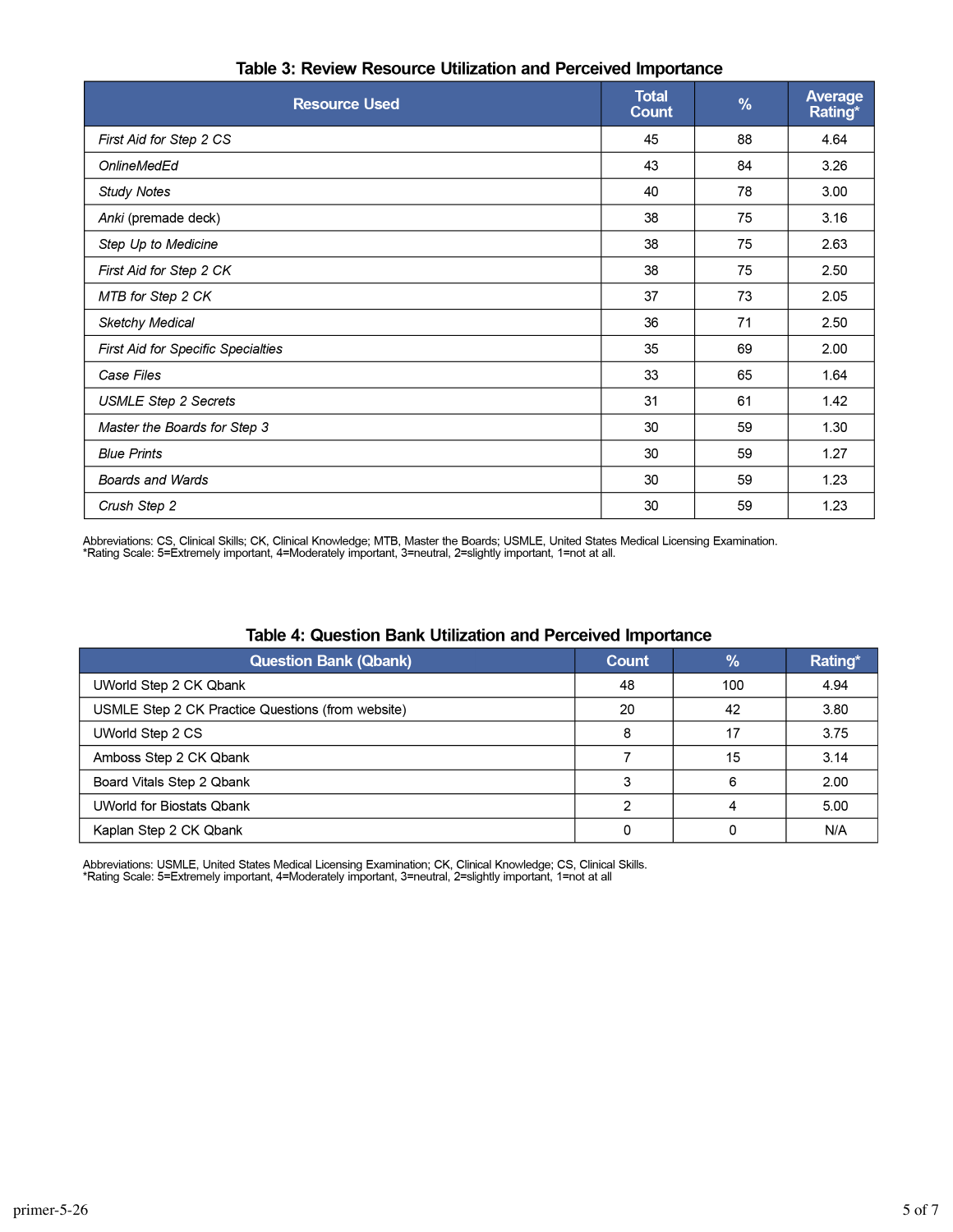| <b>Category</b>                                        | <b>Preparation or Resource</b>                                 | <b>Correlation to Step 2</b><br><b>CK Score (Pearson)</b> | $\mathsf{n}$ |
|--------------------------------------------------------|----------------------------------------------------------------|-----------------------------------------------------------|--------------|
|                                                        | USMLE Step 1 Score                                             | .844**                                                    | 51           |
|                                                        | Pediatrics                                                     | $.811***$                                                 | 44           |
|                                                        | Surgery                                                        | .797**                                                    | 41           |
| Academic performance<br>(Actual scores confirmed by an | Internal medicine                                              | .780**                                                    | 45           |
| IRB-approved honest broker)                            | Ob-Gyn                                                         | .756**                                                    | 41           |
|                                                        | Psychiatry                                                     | .684**                                                    | 42           |
|                                                        | Comprehensive Clinical Skills Exam (first)                     | .784**                                                    | 49           |
|                                                        | Comprehensive Clinical Skills Exam (second)                    | $.817**$                                                  | 46           |
| Practice tests<br>(Self-reported scores)               | <b>UWorld Self Assessment-1</b>                                | .764**                                                    | 34           |
|                                                        | <b>UWorld Self Assessment-2</b>                                | .895**                                                    | 32           |
|                                                        | CCSSA6                                                         | .460*                                                     | 29           |
|                                                        | CCSSA <sub>7</sub>                                             | .676**                                                    | 29           |
|                                                        | CCSSA <sub>8</sub>                                             | $.642**$                                                  | 24           |
| Prematriculation                                       | <b>MCAT Score</b>                                              | $.374*$                                                   | 51           |
|                                                        | Entry pathway                                                  | $-.290*$                                                  | 51           |
| Question bank                                          | Average correct questions in question bank<br>before Step 2 CK | .550**                                                    | 48           |
|                                                        | Percent of question bank completed before<br>Step 2 CK         | .290*                                                     | 48           |
| Resources                                              | Step 2 Secrets                                                 | $-.380*$                                                  | 31           |
|                                                        | <b>Online Medical Education</b>                                | $-438**$                                                  | 43           |
|                                                        | <b>Master the Boards</b>                                       | $-.367*$                                                  | 37           |
|                                                        | First Aid for the USMLE Step 2 CK                              | $-.335*$                                                  | 38           |

#### Table 5: Significant Correlations to Step 2 CK Score

Abbreviations: CK, Clinical Knowledge; IRB, institutional review board; USMLE, United States Medical Licensing Examination; CCSA, Comprehensive Clinical<br>Science Self-Assessment; MCAT, Medical College Admission Test.<br>\*Corre

\*\*Correlation is significant at the .01 level (2-tailed). Negative correlations are shaded above.

## Acknowledgments

The authors thank Ann Taft, statistical analyst for the Office of Medical Education Research and Development, College of Human Medicine, Michigan State University, for her advice and service as an honest broker.

**Presentations:** This study has been presented as a poster at the Society for Teachers of Family Medicine Conference on Medical Student Education (virtual), on February 1–3, 2021.

# Corresponding Author

#### Eron Drake, EdD

Michigan State University, College of Human Medicine, Clinical Center, 804 Service Road, #A112M, East Lansing, MI 48824. 517-884-1849.

[drakeero@msu.edu](mailto:drakeero@msu.edu)

## **Author Affiliations**

Eron Drake, EdD - Office of Academic Achievement, College of Human Medicine, Michigan State University, East Lansing, MI

Julie P. Phillips, MD, MPH - Sparrow-MSU Family Medicine Residency Program | and Department of Family